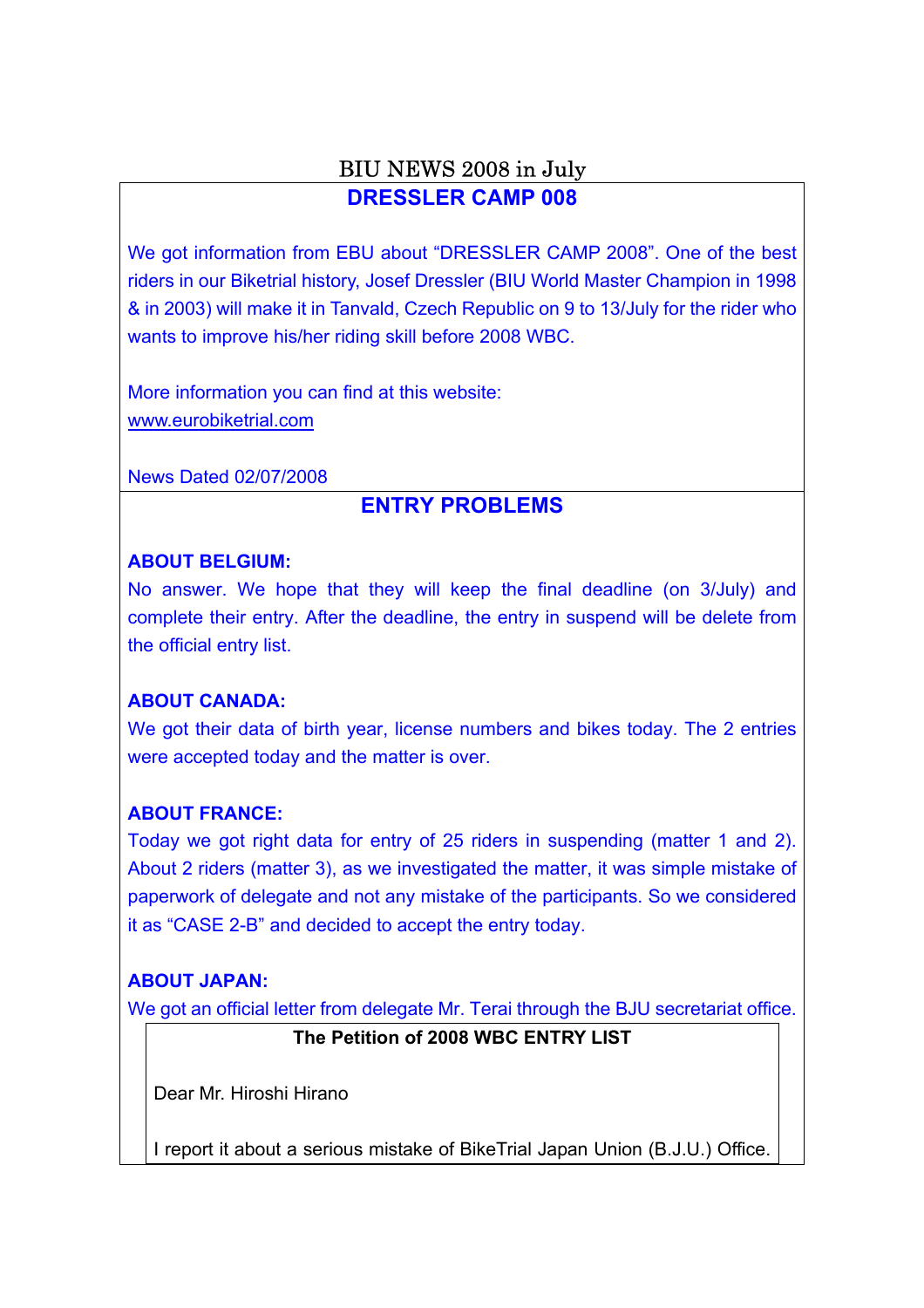When I confirmed the entry list "2008 WBC ENTRY LIST (27062008-4)". I noticed that there was a serious mistake on the ENTRY LIST. The 13 riders who was going to participate in the WBC 2008 Japan/SEKI ITADORI (Group-B & Group-C) are not carried. I investigated this serious case immediately. I understood that it was a mistake of the B.J.U. secretariat. They sent a missing list for BIU. We reflect on this mistake seriously and has to take heavy disposal faithfully. But the 13 young riders who love BikeTrial sports, has neither no mistake nor the responsibility. Please accept this ENTRY LIST included 13 young riders. We promise to investigate the cause of the mistake and we report improved entry duties. We should take the penalty and pay some penalty if it is a period to revise the entry. We will obey the decision of Mr. Hiroshi Hirano is the president of BIU about the disposal.

June 30, 2008

The president of BikeTrial Japan Union

Kiyoshi Terai

As we investigated the matter, the BJU did not send entry form to some members for WBC by post. Those members did not know about the closing date of entry and they have been waited till it became too late. That was the main reason of this matter. The BJU did not realize about their mistake till they got a call from one member claiming about it. We think it is very clear that it happened because of the BJU but not mistake of riders. We considered this matter will belongs to "CASE 2-B", and decided to accept their entry. **Besides, the data of bikes must be entered before the final deadline (on 3/July). (REVISION)**

News Dated 02/07/2008

## **ENTRY PROBLEMS**

We informed to delegates about the details of entry and the deadline by information in March and June, and also by the BIU news sometimes. And the most of delegates completed it before closing entry on 26/June. Thanks a lot for your cooperation. Up to now, We have problem as follows:

| Country        | <b>Matter</b>                                            |  |
|----------------|----------------------------------------------------------|--|
| <b>Belgium</b> | 1. Data of birth year, license numbers and bikes are not |  |
|                | entered $-1$ rider                                       |  |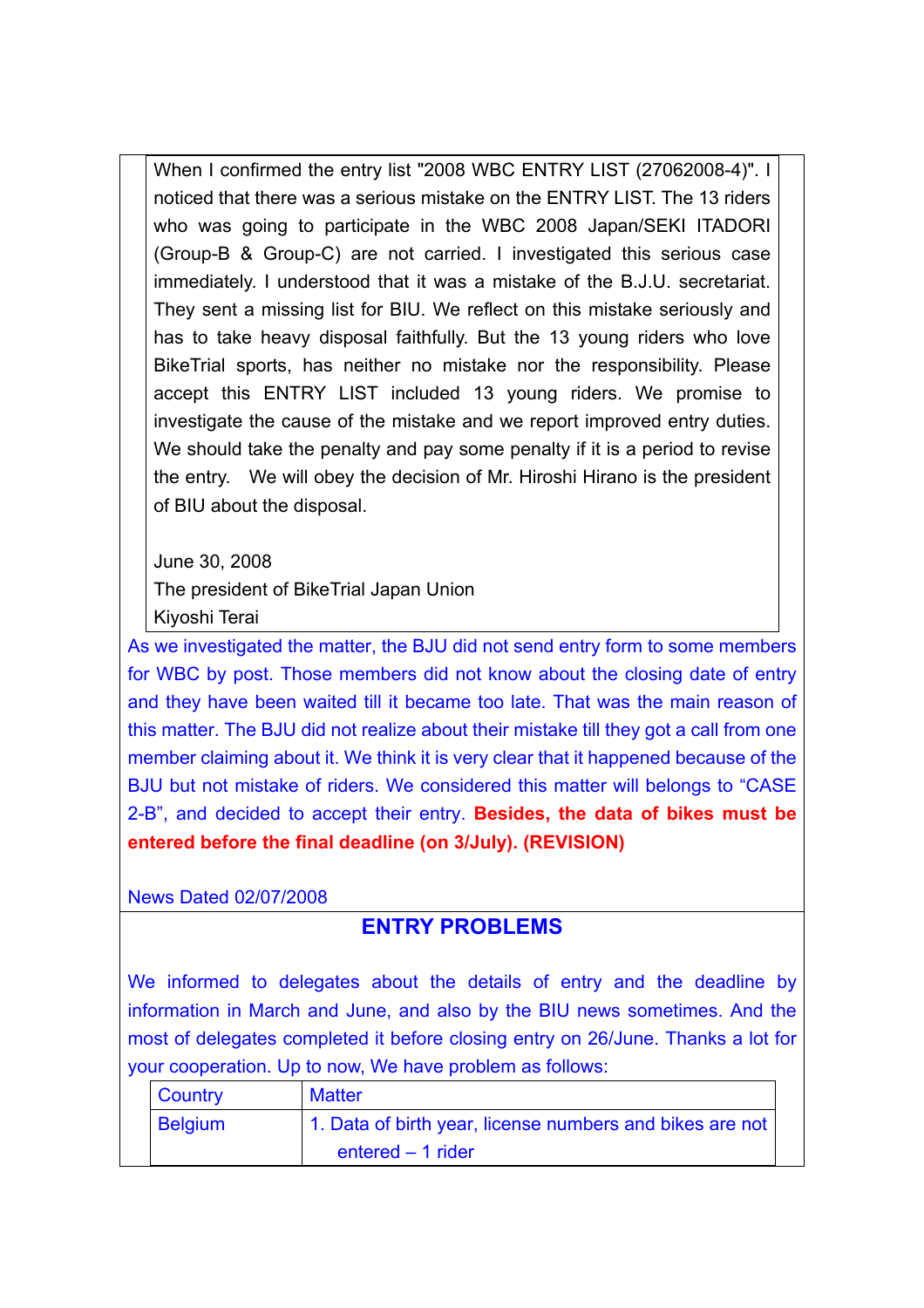|        | 2. Data of license numbers and bikes are not entered - |
|--------|--------------------------------------------------------|
|        | 21 riders                                              |
| Canada | Data of birth year, license numbers and bikes are not  |
|        | $entered - 2$ riders                                   |
| France | 1. Data of bike is not entered - 22 riders             |
|        | 2. Data of birth year and license numbers are not      |
|        | $entered - 3$ riders                                   |
|        | 3. The entry was sent after closed it $-2$ riders      |
| Japan  | The entry was sent after closed it and the data of     |
|        | bikes are not entered (REVISION)- 13 riders            |

There are 2 cases we cannot accept the entry as follows. The BIU will make examine the reasons and cope with them.

Case 1: Data of entry is incomplete.

(Belgium 1&2, Canada and France 1&2 are in this case)

Solution: We extended the closing date one week more and prompt to complete entry before the final deadline. We will not extend the deadline any more. Please keep the final deadline. (3/July)

Case 2: Entry was sent after the closed it

(France 3 and Japan are in this case)

A: Mistake of participant.

Solution: Sorry but we cannot help the entry in this case.

B: Mistake of the BNU or delegate. And not mistake of participants

Solution: If the entry was sent after 3/July, Sorry but we cannot help the entry in this case. But if the entry was sent before the final deadline (3/July), we can accept as we do it every year in case of if there is a right reason for the delay of sending the entry. This information was in the BIU news (News Dated 26/06/2008 and News Dated 28/06/2008). We need the explanation and the proof about it.

News Dated 01/07/2008

# **TOP ON JIN MAO**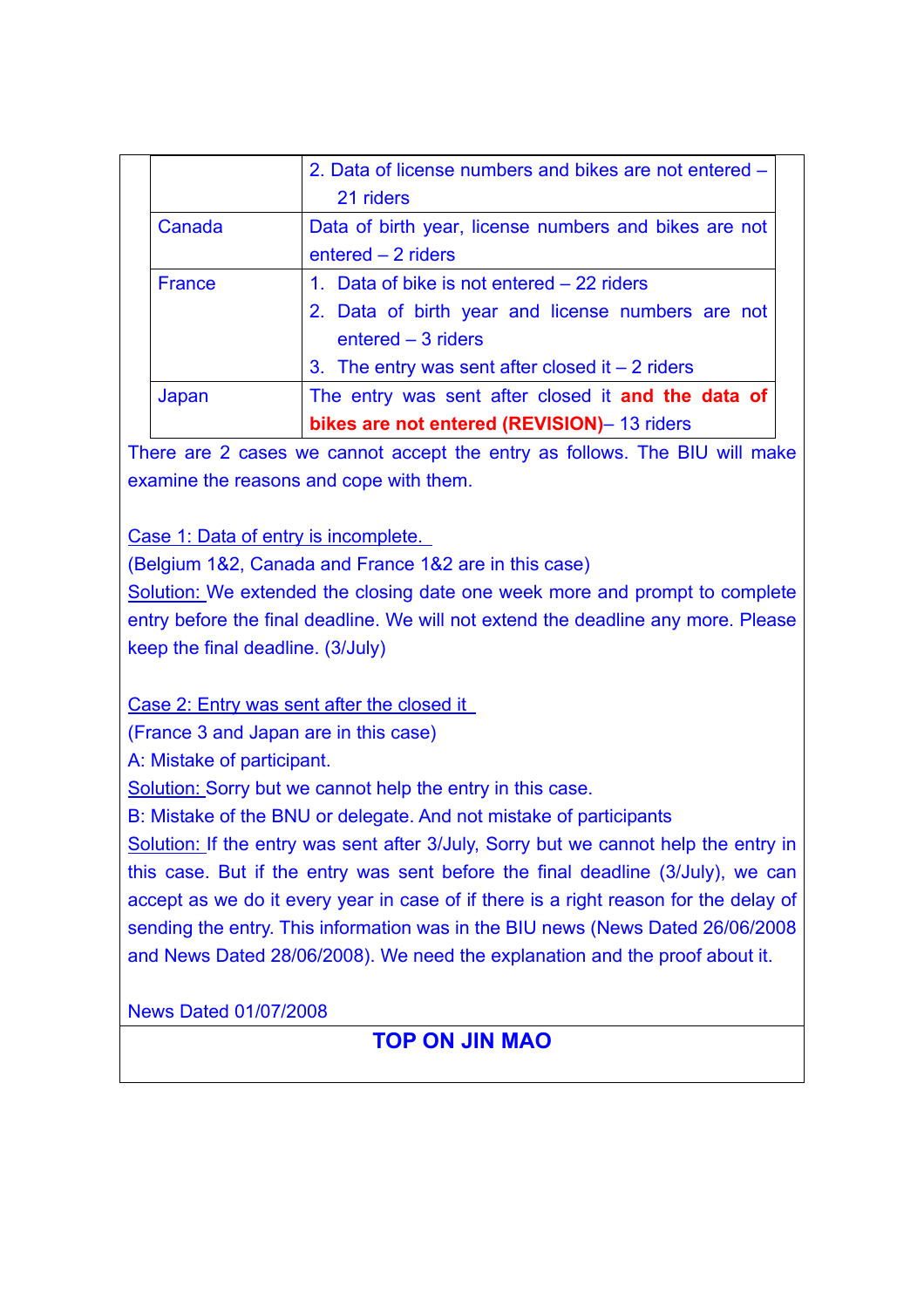

OT PI made the new Guinness world record with his bike Monty 221Kamel by climbing 2008 steps on 88 floors in Gin Mao Tower in Shanghai China on 1/May/2008 for "welcome Peijin Olympic games", and for "his final ride". Now his bike is in the special case made of glass to display on the top floor of Gin Mao Tower. It is a very famous sight seeing spot that you can see beautiful Shanghai town all around by panoramic view from there. Many people from many countries visit there every day. Sure it will remind the great world record of OT PI and our sport Biketrial. Congratulations to OT PI and thanks a lot to Gin Mao!

News Dated 01/07/2008

# **OUR FRIEND IN THE USA**

Following is the massage from Zak Maeda lives in LA in the USA.

Hey guys I had some extra time and footage left over from last year so I made a super quick edit. Nothing special, the ridings not even that great but I thought I would share it will you all. Enjoy.

Zak Maeda

http://www.youtube.com/watch?v=WPyZyVEoGT8

Actually, We got this message about half year ago. (sorry Zak to keep it till today). I hope you will enjoy the video. About Zak, he was a boy when we had WBC in Lake Tahoe in 1997, and his parents helped the organization a lot (we are still